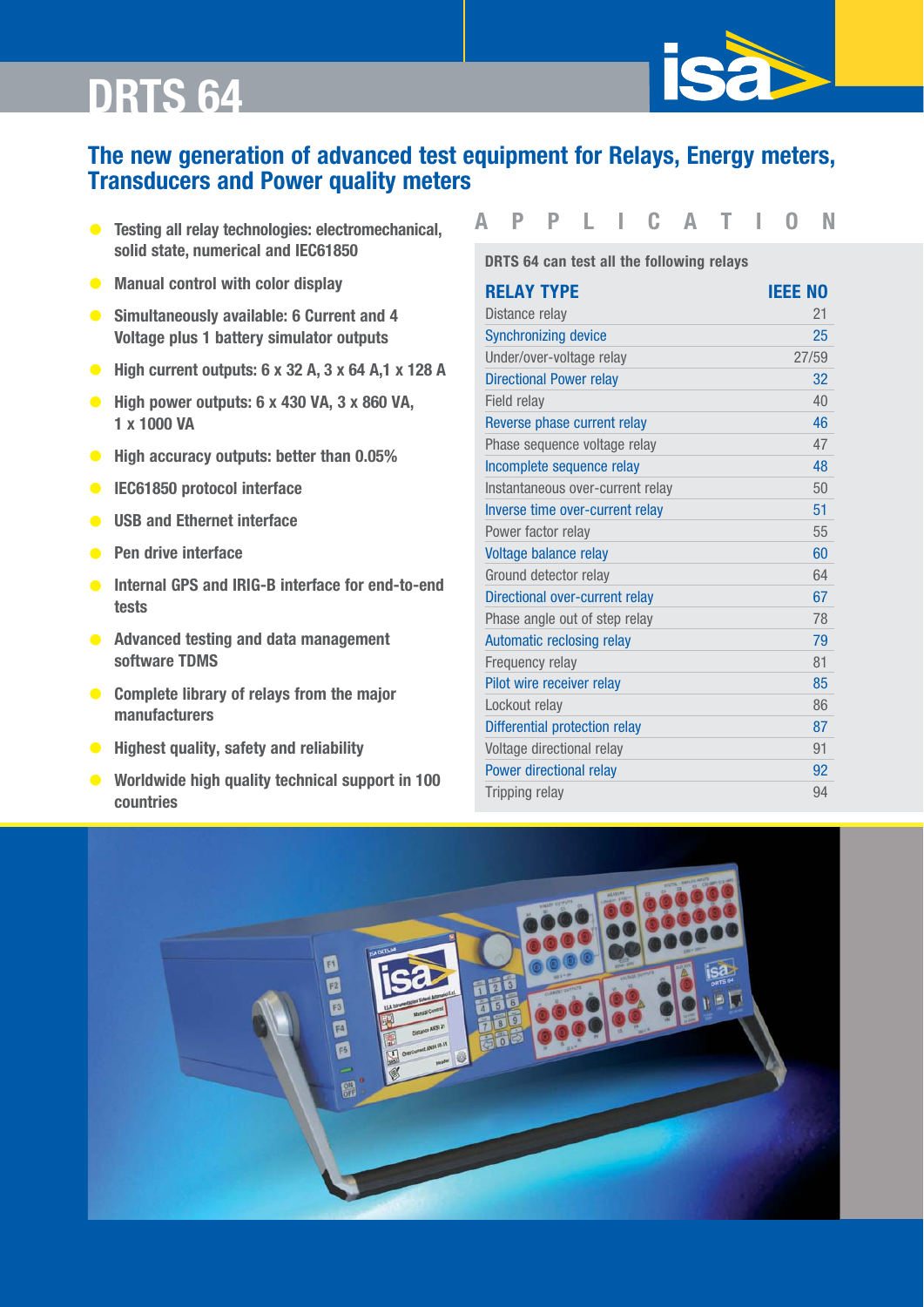

### **DRTS 64 SPECIFICATIONS Local Control**

DRTS 64 is the leading edge most powerful and accurate relay, energy meters (class 0.1) and transducers test set manufactured by ISA. The locally and PC controlled test set generates high precision (0.05% accuracy) signals using multiple DSP technology.

Four hardware configurations are available:



- **DRTS 66: with 6 Current 6 Voltage generators plus 1 battery simulator.**
- **DRTS 64: with 6 Current and 4 Voltage generators plus 1 battery simulator.**
- **DRTS 34: with 3 Current and 4 Voltage generators plus 1 battery simulator.**
- **DRTS 33: with 3 Current and 3 Voltage generators plus 1 battery simulator.**

Its powerful current outputs (3 x 64 A at 860 VA) and voltage outputs (3 x 300 V at 100 VA) allow to test any type of relays including old electromechanical relays.

The test sets integrate the IEC61850 protocol interface for testing relay with Ethernet-based substation communication protocol.

#### **OPERATOR INTERFACE**

DRTS 64 can be operated directly from the front panel by means of a large color graphical display, a rotary selector, a keypad and function keys.

Two PC interfaces, USB and Ethernet, allow to control the test set with the advanced testing software TDMS.

**TDMS software** is a powerful software package for testing Protective relays, Watt-hour meters, Transducers and Power quality meters, in transmission, distribution and power generation. TDMS provides data management for acceptance and maintenance testing activities.

#### **Manual test setup**



#### **Distance relay test setup**



#### **Over-current relay test result**



ICS Schneider Messtechnik GmbH Briesestraße 59 D-16562 Hohen Neuendorf / OT Bergfelde

Tel.: 03303 / 504066 Fax: 03303 / 504068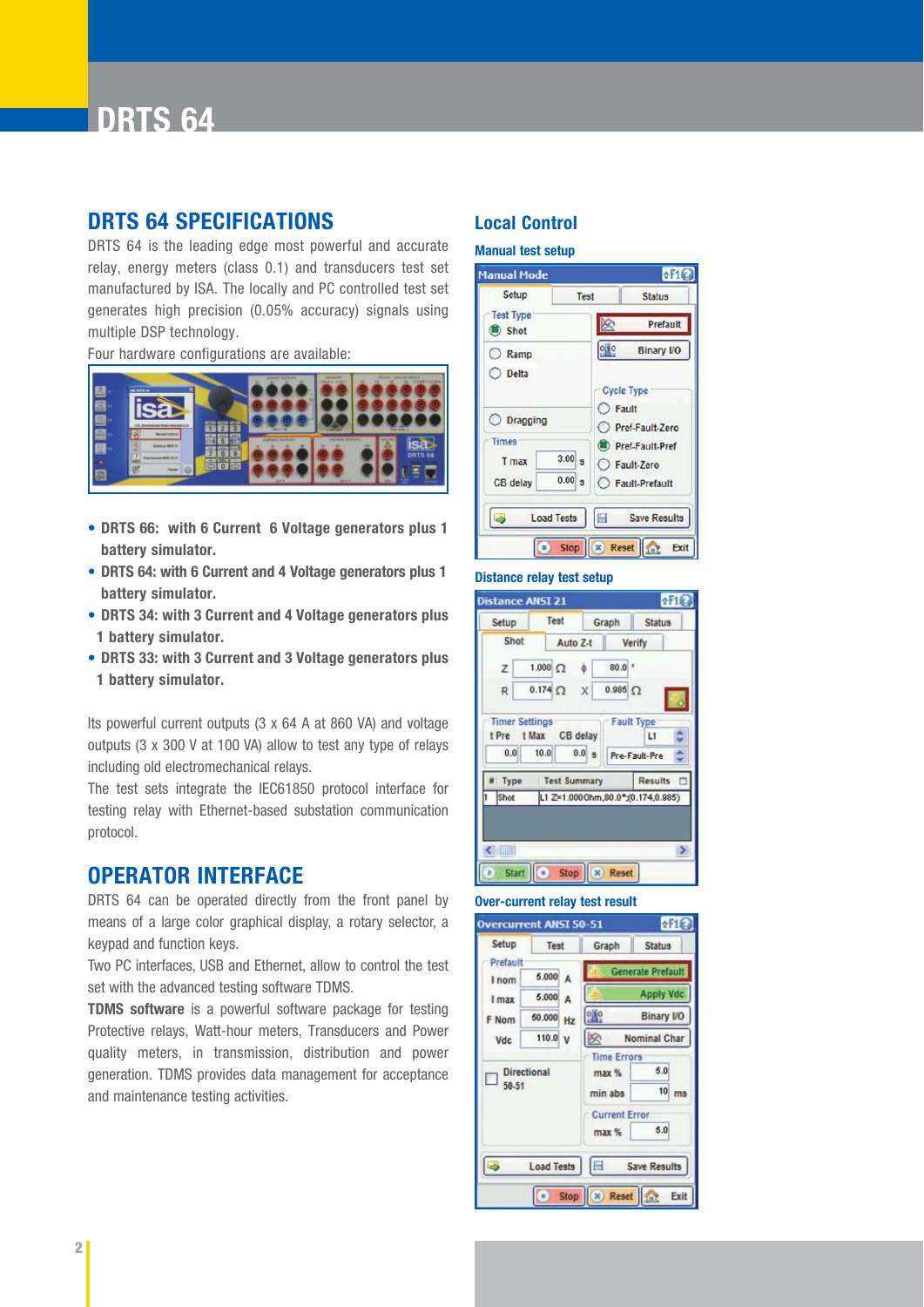

### **TECHNICAL SPECIFICATION**

### **CURRENT GENERATORS**

**Current Outputs**

| <b>DRTS 64</b>                |  |
|-------------------------------|--|
| $6 \times 0$ $\ldots$ 32 A AC |  |
| $3 \times 0$ $\ldots$ 64 A AC |  |
| $1 \times 0$ $\dots$ 128 A AC |  |

#### **Output Power**

Typical values

| <b>DRTS 64</b>      |  |
|---------------------|--|
| 6 x 430 VA at 32 A  |  |
| 3 x 860 VA at 64 A  |  |
| 1 x 1000 VA at 64 A |  |

- Accuracy: typical  $\pm 0.02\%$  of the value  $\pm 0.01\%$  of the range; quaranteed 0.04% of the value  $\pm$  0.01% of the range.
- Distortion: 0.05% Typical; 0.15% guaranteed
- Resolution: 0.1 mA at 32 A
- Connections: 4 mm banana sockets

### **VOLTAGE GENERATORS**

#### **Voltage Outputs DRTS 64**

| I DRIƏ 04          |  |
|--------------------|--|
| $4 \times 0$ 300 V |  |

1 x 0 ... 600 V

• Ranges: 12.5 V and 300 V.

#### **Output Power**

Typical values

| <b>DRTS 64</b>           |  |
|--------------------------|--|
| 3 x 100 VA at 125  300 V |  |
| 4 x 85 VA at 125  300 V  |  |
| 1 x 200 VA at 125  300 V |  |
| 1 x 200 VA at 600 V      |  |

• The output V4 can be selected via software to act as an independent voltage output, or ,via software, the output can be selected to be:  $V_0 = (V_1 + V_2 + V_3)/3$  or

```
V_0 = (V_1 + V_2 + V_3)/1.73 (bolded stays for vector sum).
```
- Accuracy: Typical  $\pm 0.025\%$  of the value  $\pm 0.01\%$  of the range; guaranteed  $\pm 0.06\%$  of the value  $\pm 0.015\%$  of the range.
- Distortion: 0.05% Typical; 0.15% guaranteed.
- Resolution: 0.4 mV at 12.5 V; 10 mV at 300 V.
- Connections: 4 mm banana sockets.

#### **OTHER GENERATOR CHARACTERISTICS Output Frequency**

Currents and Voltages output frequency: 0 to 3000 Hz. For the voltage: 3 kHz at 60 V; 2 kHz at 100 V; 700 Hz at 300 V. Transient: 0 to 5000 Hz. Possibility to program 12 different frequencies on all outputs. Maximum frequency error: 0.5 ppM. Resolution: < 5 µHz.

#### **Phase Angle**

Range: - 360° ... +360°. Resolution: 0.001°. Accuracy (voltages and currents) 50/60 Hz: 0.1° typical, 0.2° guaranteed.

#### **Battery Simulator**

0…260 V DC / 1 A. Power: 50 W or 1 A. Accuracy: 2%. Connections: 4 mm banana sockets.

#### **Low Level Signal Outputs (optional)**

Number of outputs: 6. Full range voltage output: 7.26 Vrms. Output current: 5 mA max. Resolution: 0.43 mV. Accuracy: 0.015% typical; 0.05% guaranteed. Frequency bandwidth: DC to 20 kHz. Connection: Multipole connector, rear side.

#### **Binary Inputs**

Number of inputs: 12 inputs. Galvanic isolations: six groups of two inputs each, with six common points isolated among them. Inputs characteristics: potential-free or with voltage, from 4.5 to 300 V DC (24 to 230 V AC). When the Transcope option is present, the maximum voltage is 600 V DC (425 V AC). Selection of the type of input: Voltage clean; 5 V; 24 V; 48 V; 100 V.

Trigger conditions: N.O./N.C./Edge/boolean, independent for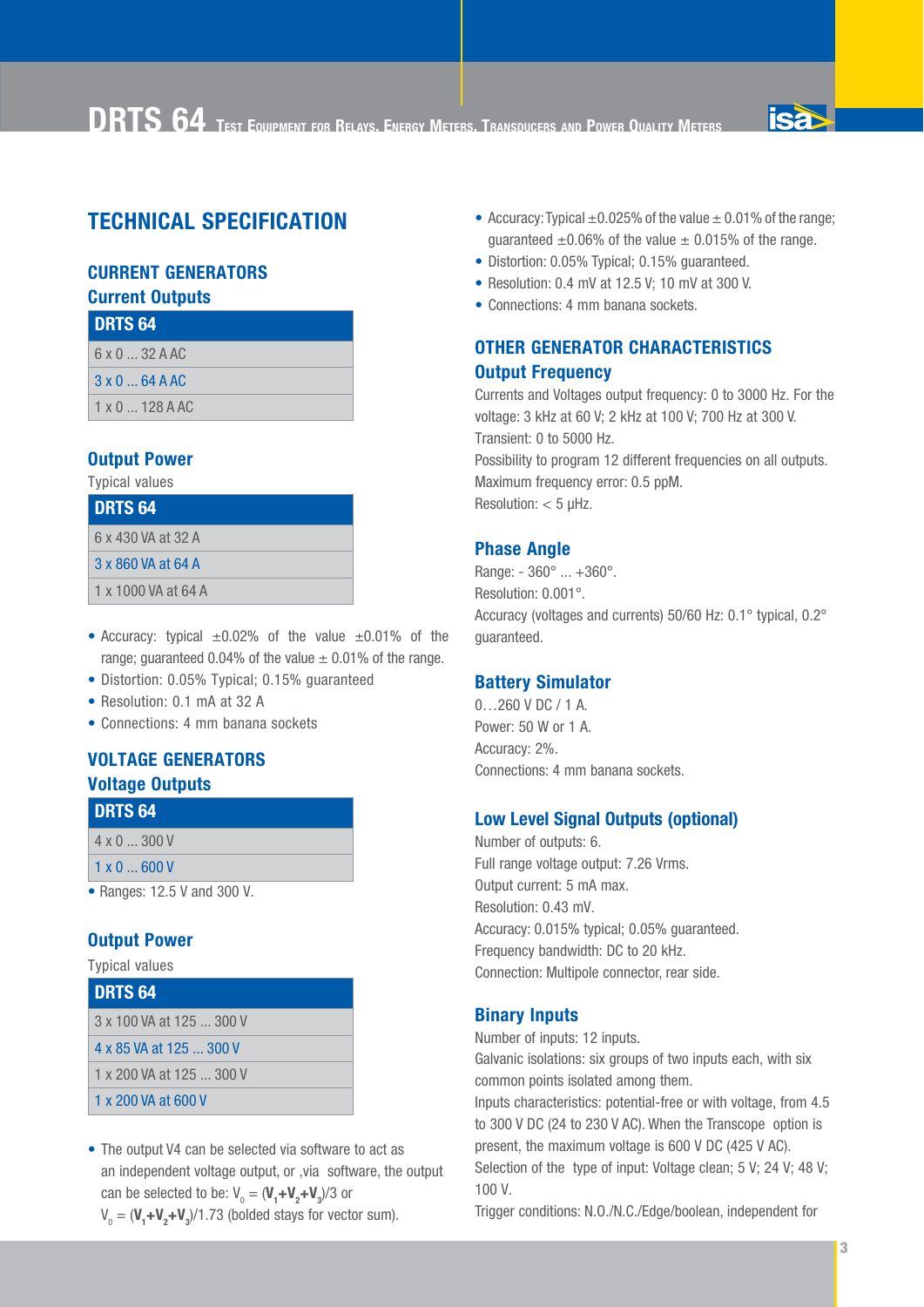each input. Timer range: Infinite. Timer resolution: 0.01 ms. Timer accuracy: 0.001% of the measure  $\pm$  0.1 ms. Sample rate: up to 10 kHz; with the Transcope option up to 50 kHz. Connections: 4 mm banana sockets.

#### **Counter Inputs**

Number of inputs: 2 Frequency range for pulses: 0 to 100 kHz. Connections: 4 mm banana sockets.

#### **Binary Outputs Relays**

Number of binary outputs: 4, make and break. Type: Potential free timed relays. Characteristics of the contacts with a resistive load: . AC: 300 V; 8 A; 2400 VA;

- . DC: 300 V; 8 A; 50 W.
- . Programmable time delay: from 0 to 999,999.999 s.
- . Connections: 4 mm safety banana sockets.

#### **Binary Outputs Transistors (optional)**

Number: 4

Type: transistor, open collector outputs, voltage clean, connected to a dedicated connector. Characteristics of the outputs: 24 V, 5 mA. Short circuit protection. Protection for voltages higher than 24 V. Programmable time delay: from 0 to 999.999,999 s. Timing accuracy with respect to test start: 50 µs. Connections: multipole connector, rear side.

#### **ANALOG DC MEASURING INPUTS**

#### • **DC Current measuring input**

- . Measuring ranges:  $\pm$  20 mA and  $\pm$  5 mA.
- . DC accuracy, 20 mA:  $\pm$  0.02% of value  $\pm$  0.01% of range.
- . DC accuracy, 5 mA:  $\pm$  0.05% of value  $\pm$  0.02% of range. Connections: 4 mm banana sockets.

#### • **DC Voltage measuring input**

- . Measuring range  $\pm$  10 V.
- . DC Accuracy:  $\pm$  0.02% of value  $\pm$  0.01% of range.

Connections: 4 mm banana sockets.

*NOTE: all specifications apply at 25 °C*  $\pm$  *2 °C. AC specifications apply for sinusoidal waveform, and frequency between 48 and 62 Hz. Temperature drift: ± 0.01%/°C. Current outputs derating at 115 V AC power supply.*

#### **INTERFACE CONNECTIONS**

Type of interfaces: USB, Ethernet, IEC 61850, IRIG-B. **Characteristics of USB interface**:

- . Transmission rate: 3x minimum.
- . Interface cable: 2 meters, included.

**Characteristics of the ETHERNET interface:**

- . Connector type: RJ-45.
- . Interface cable: 2 meters, included.

**Characteristics of the IEC61850 interface (optional):**

- . Connector type: RJ-45.
- . Interface cable: 2 meters, included.
- **Characteristics of the IRIG-B connection (optional):**

. Fiber optic connector, ST type.

#### **Internal memory**

256 Mb internal memory suitable to store in the test set approximately 2.000 test results.

#### **Pen drive interface**

It allows saving and recalling local test setting and results.

#### **DISPLAY - KEYPAD - FUNCTION KEYS - ENCODER**

- . One Encoder: digital rotary switch.
- . One Keyboard: 12 keys. Data input as with mobile phones.
- . Five Function keys.

. Display: 256 colours, type LED, graphic 320 x 240 pixels; dimension 5.7 inches.

#### **POWER SUPPLY**

- Mains power supply: 85 to 264 V AC, sinusoidal, single phase.
- Frequency: 45 to 65 Hz.
- Power consumption:
	- . at rest: less than 150 W;
	- . maximum load, 115 V supply: 1600 W;
	- . maximum load, 230 V supply: 2700 W.

Connection: Standard 16 A AC socket.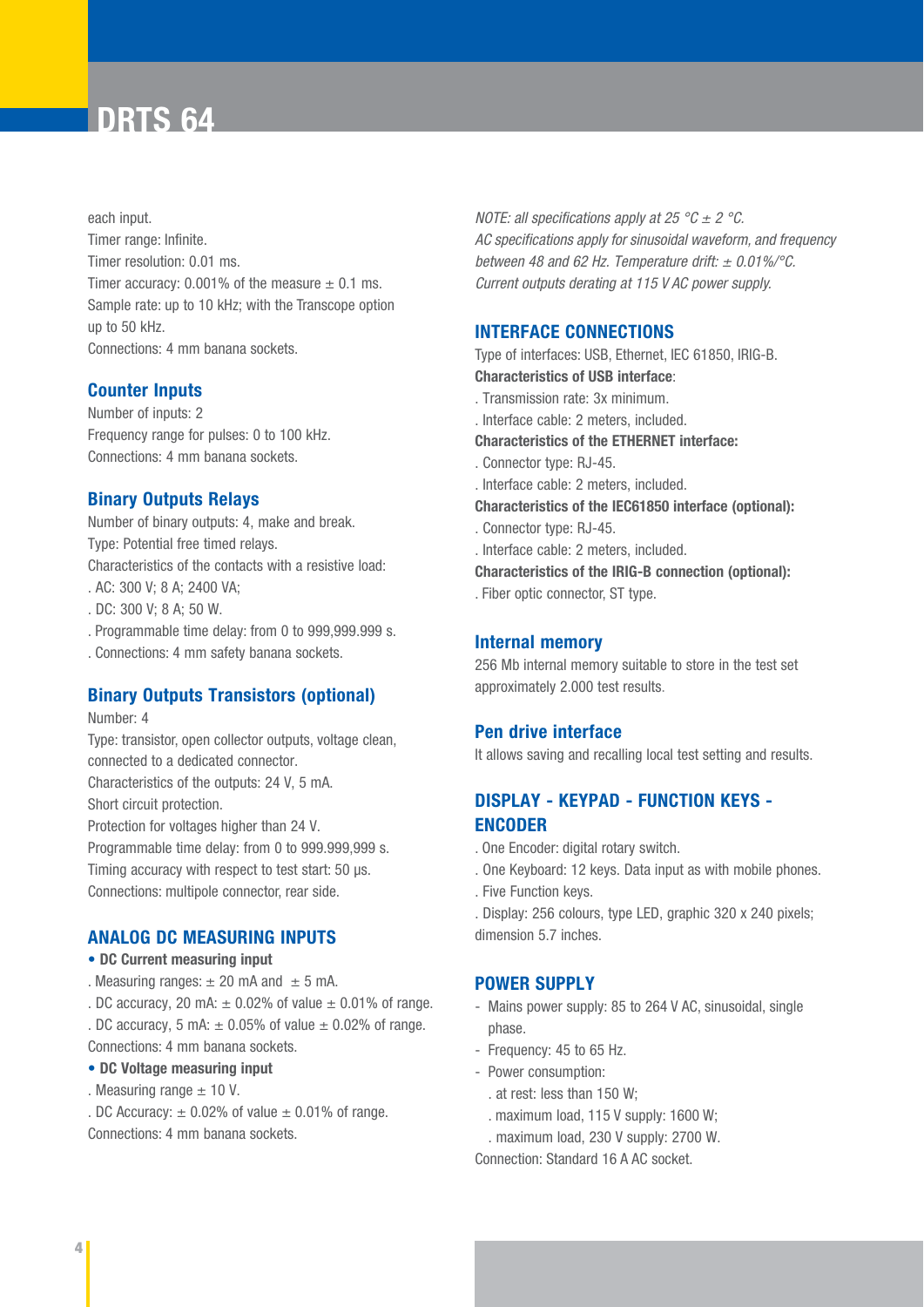

#### **WEIGHT AND DIMENSIONS**

Weight: 20 kg (39 lb). Dimensions without the handle: 150 (h) x 466 (w) x 423 (d) mm (5.9 x 18.3 x 16.9'').

#### **ACCESSORIES SUPPLIED WITH THE UNIT**

Protective carrying bag. Set of test leads: 12 cables. Power supply cable. Ground connection cable. USB and Ethernet cables. Instruction and maintenance manuals.

#### **APPLICABLE STANDARDS**

#### **Electromagnetic compatibility:**

Directive 2004/108/EC. Applicable Standard : EN61326:2006. **Low voltage:**

Directive 2006/95/EC (CE conform). Applicable standard, for a class I instrument, pollution degree 2, installation category II: CEI EN 61010-1.

Operating temperature: 0 - 50°C;

Storage: -25°C to 70°C.

Relative humidity : 5 - 95%, not condensing.

Applicable also to external amplifiers AMI 332 and AMI 632.

#### **OPTIONAL ACCESSORIES**

#### **EXTERNAL AMPLIFIERS**

#### **AMI 332 - CURRENT AMPLIFIER 3X32A**



The three phase current amplifier AMI 332 is an additional device to DRTS 64. The option requires IRIG-B connection and output extension module on DRTS 64 and it includes three current generators at 32 A each. In connection with the DRTS 64, the option offers the following features:

- . To control nine currents at 32 A each at the meantime, for the test of two-secondary transformer protection relays;
- . To have a three phase generator at 96 A per phase;
- . To have a single phase generator at 192 A.

| <b>CURRENT GENERATORS</b> | <b>POWER</b>           |
|---------------------------|------------------------|
| $3 \times 0$ 32 A AC      | 3 x 430 VA at 32 A AC  |
| $1 \times 0$ 96 A AC      | 1 x 1000 VA at 64 A AC |

#### **AMI 332 - Technical Specification**

Accuracy: Typical 0.02% of the value  $\pm$  0.01% of the range; quaranteed 0.04% of the value  $\pm$  0.01% of the range. Distortion: 0.05% Typical - 0.15% guaranteed. Resolution: 1 mA. Connections: 4 mm banana sockets.

#### **AMI 632 - CURRENT AMPLIFIER 6X32A**



The six phase current amplifier AMI 632 is an additional device to DRTS 64. The option requires IRIG-B connection and output extension module on DRTS 64 and it includes six current generators at 32 A each. In connection with the DRTS 64, the option offers the following features:

- . To control twelve currents at 32 A each at the meantime, for the test of three windings transformer differential protection relays;
- . To have a six phase generator at 64 A per phase;
- . To have three phase generator at 128 A per phase;
- . To have a single phase output at 256 A.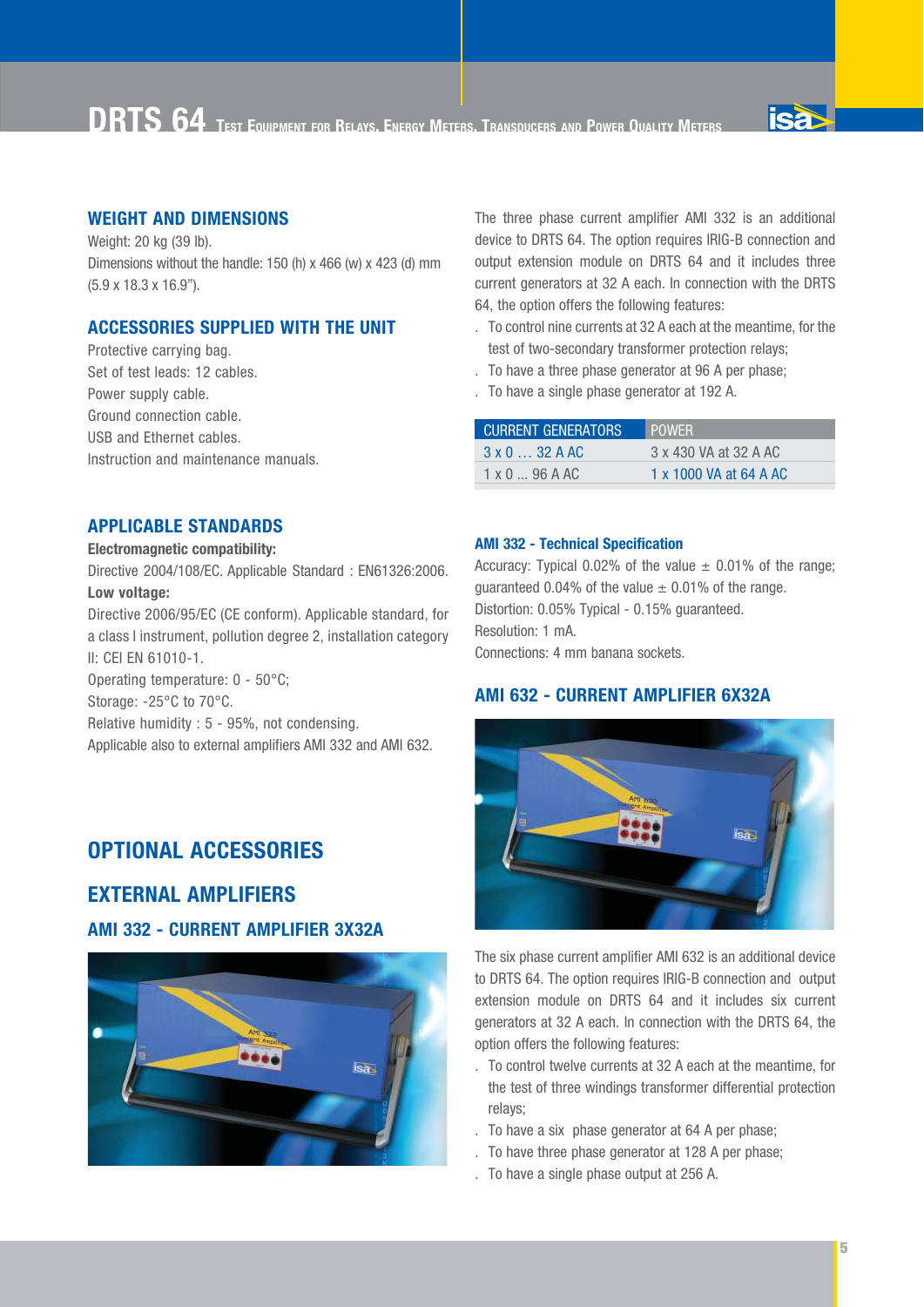| <b>CURRENT GENERATORS</b> | POWER.                 |
|---------------------------|------------------------|
| 6x032AAC                  | 6 x 430 VA at 32 A AC  |
| $3 \times 0$ 64 A AC      | 3 x 860 VA at 64 A AC  |
| $1 \times 0$ 128 A AC     | 1 x 1000 VA at 64 A AC |

#### **AMI 632 - Technical Specification**

Accuracy: 0.02% of the value  $\pm$  0.01% of the range, Typical; 0.04% of the value  $\pm$  0.01% of the range, quaranteed. Distortion: 0.05% Typical; 0.15% guaranteed. Resolution: 1 mA.

Connections: 4 mm banana sockets.

#### **Power supply for AMI 332 and AMI 632**

- Mains power supply: 85V to 264 V AC, sinusoidal, single phase.
- Frequency: 45 to 65 Hz.
- Power consumption:
	- . at rest: less than 150 W;
	- . maximum load, 115 V supply: 800/1600 W;
	- . maximum load, 230 V supply: 1300/2700 W.

Connection: Standard 16 A AC socket.

#### **Accessories supplied with the units**

Protective carrying bag. Power supply cable. Test leads kit. Connection cable to DRTS 64.

#### **IN2-CDG CURRENT BOOSTER FOR 1 A RATED HIGH BURDEN RELAYS**

The option IN2-CDG includes a set of three current transformers, with the following characteristics:

Primaries: 12.5 A and 15 A;

Secondaries: 0.5 A; 1 A; 2.5 A; 5 A;

Nominal power: 100 VA;

Current ratio error: 0.2%.

Case: plastic.

For the single phase test of the CDG relay it is possible to have three times the above power, connecting current outputs in series.

#### **TRANSCOPE: ANALOG/DIGITAL RECORDER AND MEASUREMENT FUNCTION**

Optionally the test set can be provided with the feature of measuring and recording the following:

. 10 voltages or currents (with clamps or external shunts) AC

and DC meter and recorder:

- . Phase angle, wattmeter, frequency, harmonics meter, power quality meter;
- . Oscilloscope functions;
- . Sequence of Event recorder (up to 10 digital inputs);
- . Fault recording function.
- Input characteristics:
- Five isolated groups of two input circuits each.
- Inputs ranges: 100mV; 1; 10; 100; 600 V.
- Input impedance: 500 kOhm, 50 pF.
- Measurement accuracy:  $\pm$  0.06% typical:  $\pm$  0.15% guaranteed.
- . Sampling frequency: 5 kHz, 10 kHz, 20 kHz, 50 kHz, software selection.
- . Total buffer size: 4 Mbytes.
- . Maximum recording duration:
- .. at 5 kHz: 6 min for 1 input channel / 40 s for 10 input channels.
- .. at 50 kHz: 40 s for 1 input channel / 4 s for 10 input channels.

Connections: 4 mm banana sockets.

**The option must be specified at order.**

#### **INTERNAL GPS SYNCHRONIZER**

The GPS synchronizer is an internal module that allows to synchronize the test start of two DRTS 64 or different test sets.

. Maximum timing error with respect to nominal:  $\pm$  1 µs. The option includes:

- the antenna;
- an extension cable for the antenna, 20 m long.

**The option must be specified at order.**

#### **GPS SYNCHRONIZER**

The GPS synchronizer is an external module that allows to synchronize the test start of two DRTS 64.

Features:

- . 1 digital output O-24 V DC, for synchronization.
- . 1 selector to program the following pulse intervals: 5 s; 10 s; 20 s; 30 s; 40 s; 60 s.
- . Maximum timing error with respect to nominal: 2 µs.
- . Lights to confirm: power-on; Locked; Pulse available.
- . 1 START and STOP push-button.
- . Power supply: 110/22O V AC.
- The option includes:
- the antenna;
- an extension cable for the antenna, 20 m long;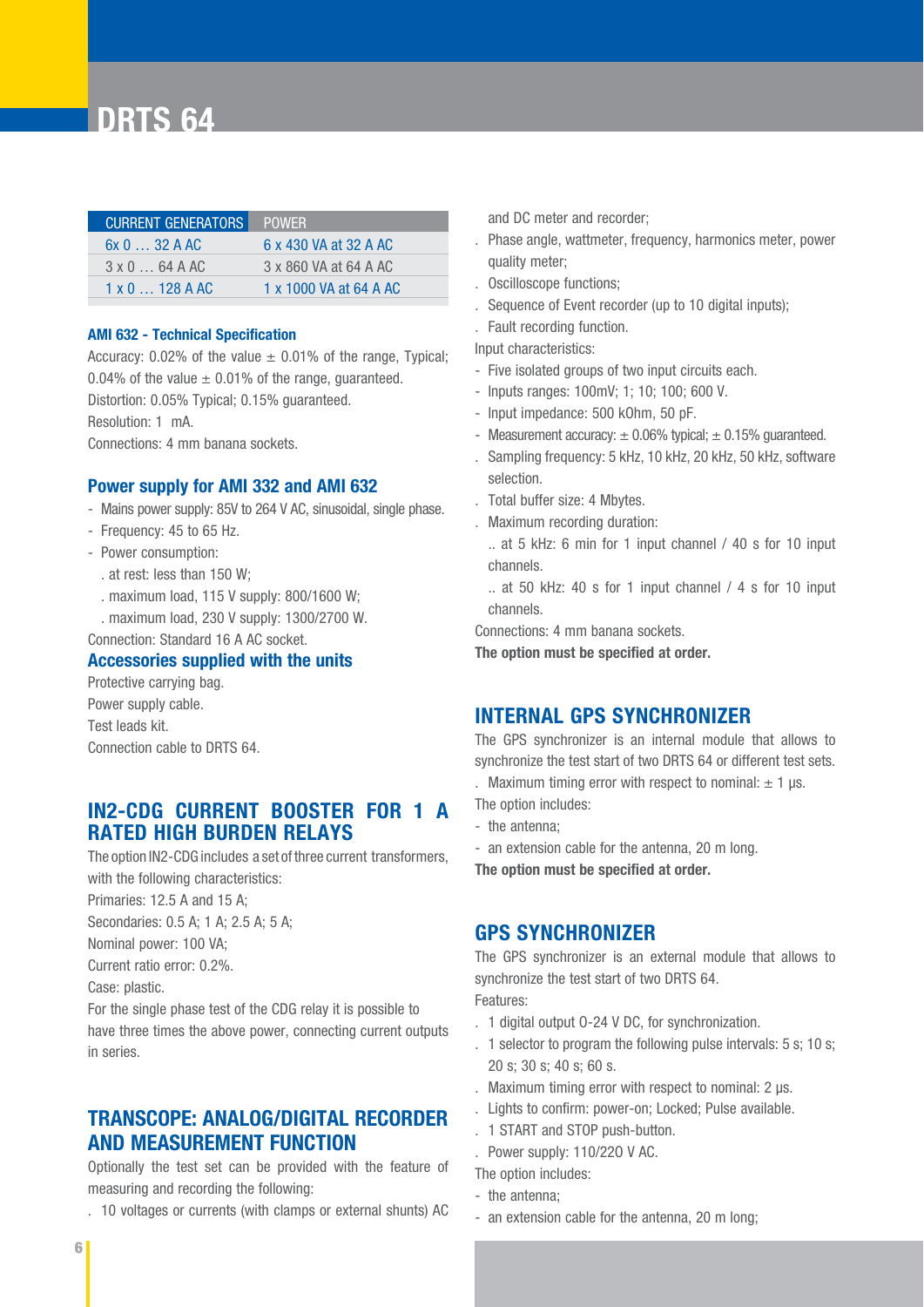**DRTS 64 TEST EQUIPMENT FOR RELAYS, ENERGY METERS, TRANSDUCERS AND POWER QUALITY METERS**



- two cables, red and black, 2 m long, with banana terminations, for the connection to the test set trip input;
- the power supply cable.
- . Weight: 1.7 kg.
- . Dimensions: 150 (w) x 100 (h) x 240 (d) mm.
- . Case: aluminium.

#### **SH 2003 ENERGY METERS UNIVERSAL SCANNING HEAD**

SH 2003 is a scanning head that eases the test of energy meters. lt is an universal scanning head because it can be used both with LED impulse electronic meters and Ferraris rotating disk meters. With rotating disk the sensor uses a green light beam

that optimizes the recognition of any type of mark.

With LED recognition the following specification applies:

- . lmpulse duration: more than 60 us;
- . lmpulse frequency: less than 500 Hz;
- . Duty cycle: 50%;
- . Light wavelength: 500 to 960 nm (red).

The option includes:

- . A support to keep the scanning head in front of the energy meter;
- . The cable, 2 m long, from the scanning head to the DRTS 64;
- . The power supply transformer, for the power of 220 V AC, to supply the scanning head.

#### **IEC 61850 INTERFACE IEC 61850-8**

necessary to access these data.

The standard IEC61850 describes the communication of devices in substations. IEC61850 messages coming from the devices connected to the substation network are also called GOOSE. GOOSE messages describe binary status signals over the substation network and are also used for relays tripping. For relay testing applications within IEC61850 substations it is



This new feature is performed by the ISA Automatic Relay Test Set DRTS 64. By means of a dedicated hardware and by the TDMS software, ISA DRTS 64 can expand its testing capabilities by handling IEC61850 messages.

The IEC61850 Interface option for DRTS 64 is required for relay testing with Ethernet-based substation communication protocol. The IEC61850 Interface is mounted on the front panel of DRTS 64. The option must be specified at order.

#### **IEC 61850-9-2**

The IEC 61850-9 option allows generating measurement messages on the system bus. The option and the associated software provide the following features:

. Possibility to inject Sampled Values on the system bus, corresponding to CT and VT measurements;

. Possibility to test relays connected to the system bus, by the generation of Sampled Values and the monitoring of the relay tripping, as described above.

The connection is performed via an optical fiber connector, mounted on the rear of the test set. The option must be specified at order.

#### **RELAY CONNECTION CABLE KIT**

This option can be added to the basic cable kit to provide connection to all test set sockets. It includes also 20 adaptors for terminal block connections and 3 jumpers to parallel current outputs.



Optional set of testing cables

**isa**